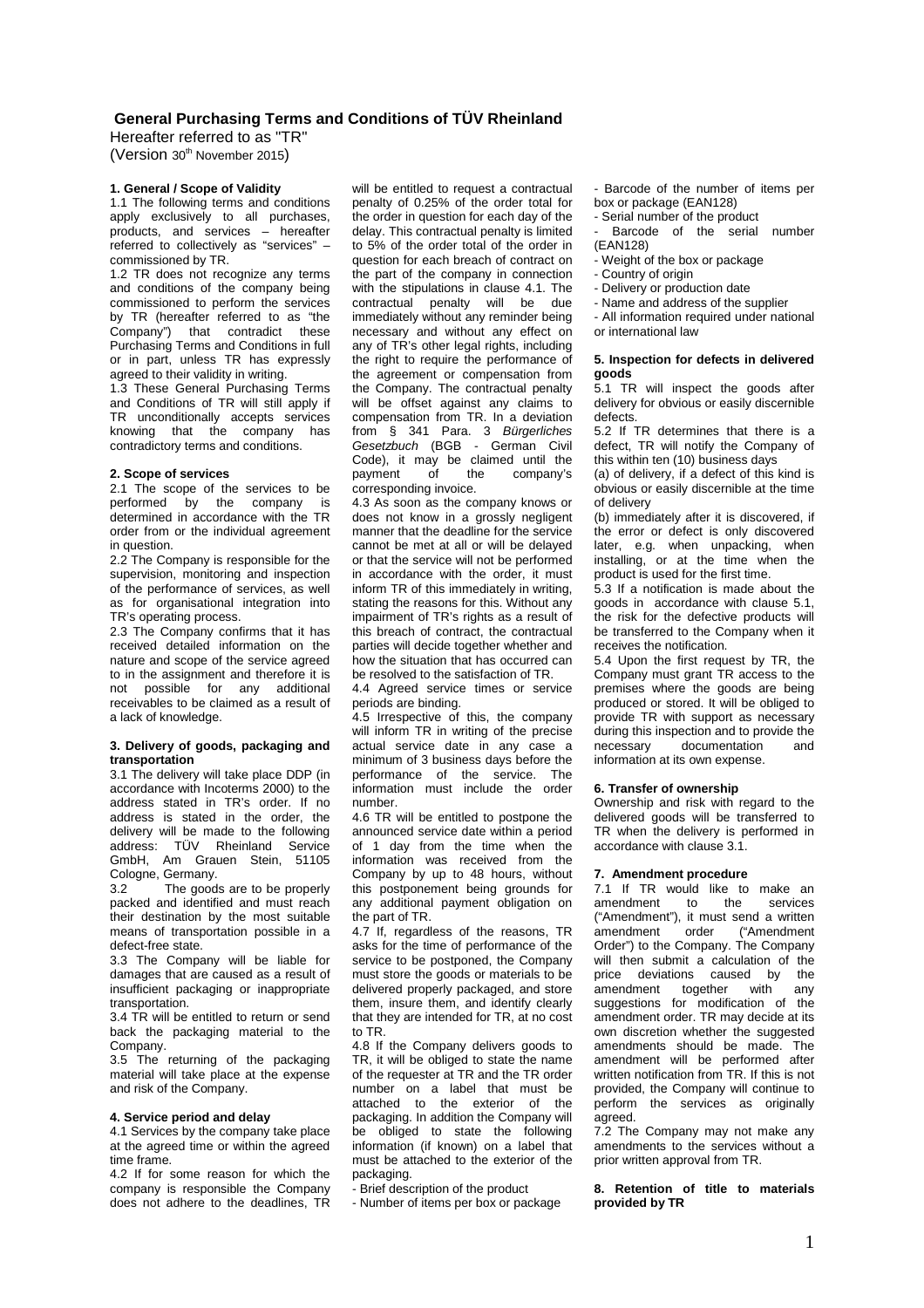8.1 All materials, parts, containers and special packaging provided by TR will remain the property of TR. Processing or alteration by the Company will be performed on behalf of TR. If goods subject to retention of title by TR are processed with other items not belonging to TR, TR will acquire joint ownership of the new items in line with the ratio of the value of its item to the other processed items at the time of the processing.

8.2 If goods subject to retention of title by TR are indivisibly mixed with other items not belonging to TR, TR will acquire joint ownership of the new items in line with the ratio of the value of its item to the other processed items at the time of the mixing. If the mixture takes place in such a manner that the Company's items is to be viewed as the main item, it is agreed that the Company will transfer proportional joint ownership to TR; the contractor will store the sole or joint property on behalf of TR.

# **9. Cooperation**

9.1 The companies will cooperate in a trusting manner and will inform each other immediately of deviations from the agreed procedure or if there are doubts relating to whether the manner of proceeding is correct.

9.2 If the company realises that its own information and requirements are defective, incomplete, unclear, or infeasible, it must inform TR of this and the consequences discernible to it immediately.

9.3 The contractual partners will each name a contact person for each other who will be responsible for the performance of the contractual relationship.

9.4 The parties must inform each other immediately of any change in the person names. Until a notification of this kind is received, the contact named previously and/or the contact's representative will be entitled to submit and receive declarations within its previous power of representation.

9.5 The contractual partners will agree at regular intervals on progress and hindrances in the performance of the agreement, in order to be able to intervene in directing the performance of the agreement.

9.6 TR and the company agree that the use of brands, company symbols or other symbols relating to the respective other contractual party is not permitted.

#### **10. Payment and invoicing**

10.1 The agreed payment can be found in each order from TR or in the<br>individual agreement concluded agreement between the contractual parties.

10.2 The payment in accordance with clause 10.1 will include all additional costs, expenses and outlay by the<br>Company, unless any other Company, unless any arrangement is expressly made in an individual agreement.

10.3 If reimbursement for travel and additional costs is agreed in the individual agreement, reimbursement will only be made in exchange for submission of the detailed individual accounts.

10.4 Invoicing must take place within 90 days of completed delivery/service at latest.

10.5 The service performed is to be documented by attaching proof of performance.

10.6 Unless there are written agreements stating differently in place, the payment will be made within thirty (30) calendar days of receipt of the invoice created in accordance with clause 10.9 by TR.

10.7 If an acceptance test will be carried out according to clause 15 below, the payment will be made within thirty (30) calendar days starting with the successful acceptance test.

10.8 The payment will be made by bank transfer or by other means at the discretion of TR.

10.9 The invoice must meet the legal requirements of the Umsatzsteuergesetz (German Value Added Tax Act), as well as stating the order number and the requester at TR. 10.10 TR will have a right to offsetting and retention in line with the legal level.

### **11. Warranties and additional remedies**

11.1 The Company guarantees that delivered goods will meet the contractual agreements and specifications, as well complying with any purpose stated by TR or the Company.

11.2 This guarantee will remain in place for the legal warranty period.

11.3 The Company guarantees that the goods meet all legal requirements and regulations in Germany, as well as meeting the safety, quality and environmental requirements that are the standard in the industry at the time the delivery is made.

11.4 The Company guarantees that services will be performed on time, competently and professionally in accordance with the agreement and will satisfy the strictest standards of the industry in question that are valid at the time of the service.

11.5 The Company is aware that the timely performance of services at a high level of quality is of decisive importance to TR.

11.6 Otherwise, TR will be entitled to full legal claims in case of defects in the services performed by the Company and the legal periods of limitation will apply.

11.7 TR will be entitled to request from the Company a directly enforceable, unconditional and irrevocable guarantee from a major German bank or a major international bank approved by TR at the expense of the Company totalling 5% of the order value, in order to guarantee adherence to the Company's guarantee obligations.

11.8 The Company guarantees that upon request it will support TR with

regard to all of TR's requirements in connection with the internal auditing of TR and in order to adhere to national or international laws without limitation and at no additional cost to TR.

11.9 If the Company delivers goods for which replacement parts and/or consumable items could be needed, the Company guarantees that it is in a position to supply replacement parts and consumable items for the these goods for a period of at least 5 years.

### **12. Intellectual property rights**

12.1 All service results in connection with the company's activity within this agreement, in particular also further developments and improvements of the processes and methods developed by TR will be the exclusive property of TR.

12.2 If service results are capable of being protected, the Company grants TR a non-exclusive, transferable, free, irrevocable, worldwide right of use with no time limitation.

12.3 Company is not entitled to claim compensation for the right of use. These have already been settled by the payment agreed for the service.

12.4 The company guarantees that goods that it delivers are its own original developments or have been legally acquired and that its services do not breach any industrial property rights whatsoever or any other third party rights.

12.5 The Company will indemnify and hold TR harmless against any third party claims for breach of intellectual property rights, including trademark, patent, and copyrights, and will also compensate TR for any damages that it incurs in the form of damages or expenses (e.g. the costs of legal proceedings).

12.6 If a claim is made in accordance with clause 12.5 or TR is justified in assuming that a claim will be made in the future, the Company must ensure at its own expense either the TR obtains the rights to continue to use and exploit the services performed or replace or modify the services in such a way that there is no longer a breach in place, although the service replaced or modified in this way must be approved by TR.

# **13. Performance of services**

13.1 For services performed by the Company on site on TR's premises or (virtually) from another location via the TR IT network for TR or its customers, the following additional terms and conditions will apply:

13.2 During the performance of these services, the employees, contractors, or advisors ("Staff") of the Company must meet the requirements of TR, and if there are no requirements of this kind in place, must meet the general requirements for professional competence and expertise in the sector in question. If the Staff is insufficiently qualified for the performance of the services, TR will have the right to require the removal of this Staff.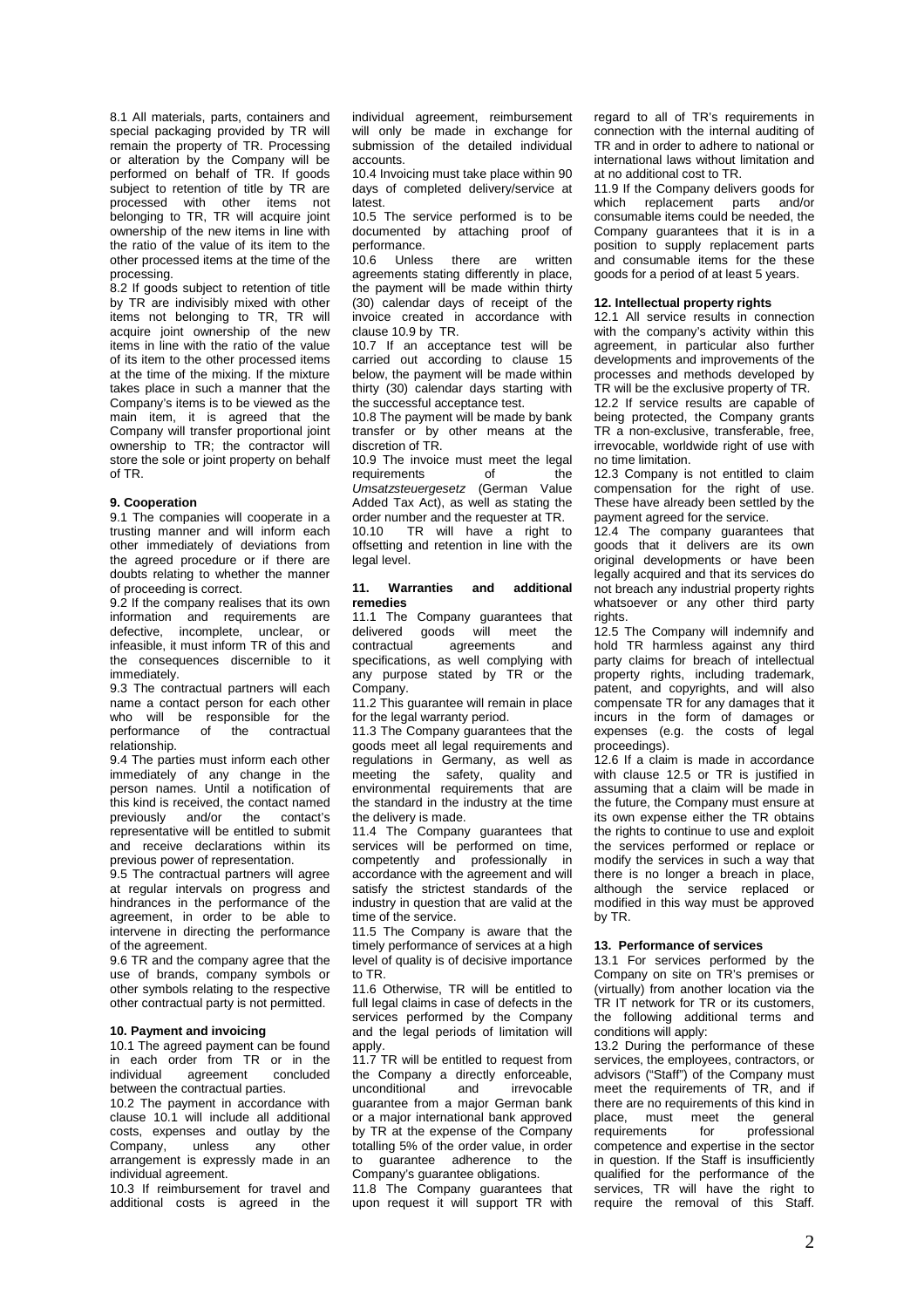Consequently, the Company will be obliged to ensure that replacements are found immediately.

13.3 The Company must provide all materials and equipment, including tools, as are required for performance of the agreement.

13.4 TR will be entitled to perform an inspection of the materials and equipment used by the Company for the performance of the agreement and to determine the identity of the entire Staff employed by the company in the fulfilment of the agreement. The company guarantees that the entire Staff is in a position to identify itself at any time with identification papers.

13.5 If, when inspecting the materials and equipment used by the Company for the performance of the Agreement. TR justifiably rejects these either in part or in full, the Company will be obliged to replace the rejected materials and equipment immediately.

13.6 If services are performed on TR's premises or on the premises of TR's<br>customers the Company must customers, the Company familiarize itself in advance with the situation on site where services are to be performed if this may have an influence on the performance of the contractual obligations. The Company will be responsible for any costs that are incurred as a result of the situation in the performance of the agreement as long as the Company should have recognised the situation during the aforementioned inspection.

13.7 TR will be entitled to equip the Staff of the Company with the necessary identification required for access for the time it will spend on TR's premises or its customer's premises in accordance with the relevant internal regulations that are valid.

13.8 The Company must ensure that its presence and the presence of its Staff on TR's premises or its customer's premises impedes the uninterrupted working processes of TR and of third

parties to the smallest extent possible. 13.9 The Company and its Staff must familiarize themselves with the content of the regulations and policies for TR's premises or those of its customer. This will also include among other things the regulations and policies on IT security, general conduct, general safety, health, and the environment. The Company will ensure that its Staff adhere to the regulations and policies listed under clause 13.9.

13.10 The Company will ensure that TR may have the Staff of the Company and of Subcontractors working on behalf of the Company (with the approval of TR)

sign individual adherence declarations.<br>13.11 The company alone is 13.11 The company alone is responsible for the proper remuneration of its employees as well as for payment<br>of the taxes, social security of the taxes, social security contributions and VAT connected with the employment to the responsible authorities. The Company will indemnify TR at all times with regard to receivables of this kind on the part of third parties as a result of unpaid or

insufficient payment of wages, taxes, or other contributions by the Company. 13.12

a) The company which provides work and services for TR within the meaning of the minimum wage law shall guarantee that it observes the minimum wage law, fully complies therewith and in particular pays its employees the minimum wage required by law in the respective amount currently required by law. The company shall undertake to ensure that, in the event of the company hiring a subcontractor, the subcontractor also meets the obligation in accordance with paragraph 13.12 a)  $(1).$ 

b) In the event of violation of the aforementioned obligations by the company or the subcontractors used by it, TR shall be entitled to an immediate special right of termination of the<br>contracts existing between the contracts existing company and TR.

c) The company shall fully exempt TR from third party claims, obligations to third parties, costs of legal defence as well as all fines which accrue to TR from a committed or claimed violation of the minimum wage obligations by the company or by a subcontractor hired by it.

d) The company shall undertake to inform TR immediately of claims by third parties or the introduction of summary proceedings against the company or against one of the subcontractors hired by it in connection with the carrying out of services and work for TR.

e) The company shall expressly confirm that it is not excluded from public procurement in accordance with § 19 of the Minimum Wage Act.

13.13 The company shall ensure that its staff has valid work and residence permits as well as other necessary permits and licences.

### **14. Storage and return of documentation**

14.1 The company will be obliged to store all business and operational documentation with which it is provided properly and in particular to ensure that such documentation cannot be viewed by third parties. Throughout the term of the contractual relationship, the documentation made available must be returned to TR upon request, after the end of the contractual relationship, it must be returned to TR immediately and without a request from TR.

14.2 The Company will not be entitled to exercise a right of retention with regard to documentation as defined in  $cl$ ause 14.1.

#### **15. Acceptance of services**  15.1

TR must inspect the services delivered by the Company with the participation of the Company (performance of tests and demonstrations, etc.)

15.3 The fulfilment of the service features must be proved in accordance

with determined acceptance criteria (acceptance test).

15.4 A signed record is to be created upon acceptance, which will confirm the compliance of the agreed service. A list of the defects determined during the acceptance will be attached. Any defects that remain after acceptance will be corrected under the guarantee in accordance with a schedule to be drawn up together by both parties.

15.5 TR will accept the services under the contract for services within 15 days, unless the contractual parties have agreed to a different term, after the transfer and/or successful acceptance test. Defects that do not limit proper use or limit proper use in an insignificant way only do not give TR any right to refuse to give acceptance. The obligation of the Company to correct defects will not be affected by this. The performance of acceptance before the final correction of defects will be at the discretion of TR in case of defects that are not insignificant.

15.6 If the Company does not manage to provide proof of the agreed service features by the final deadline or if necessary within an appropriate grace period for reasons for which it is at fault, TR may withdraw from the agreement in full or in part after the expiry of the grace period.

15.7 Claims may be made for defects that are fraudulently concealed within a period of 10 years from the time of acceptance.

# **16. Subcontractors**

The awarding of subcontracts to third parties (subcontractors) is not permitted unless expressly agreed otherwise in an individual agreement.

#### **17. Liability**

17.1 The Company will be liable within the legal regulations.

17.2 The Company will also be obliged to indemnify and hold TR harmless against third party claims to compensation for damages upon its first request, if the cause is within its area of control and organisation and the Company itself is liable in relation to third parties.

17.3 The Company must insure itself appropriately against the liability mentioned in this clause and is obliged to allow TR to view the insurance policy if necessary. Claims to compensation for damages by TR are not limited to the sum insured in each case.

# **18. Confidentiality**

18.1 "Confidential information" in the sense of these General Purchasing Terms and Conditions is all information, documents, images, diagrams, expertise, data, samples, and project documentation surrendered, transferred or otherwise disclosed by TR to the Company during the term of the assignment or individual agreement between TR and the Company. This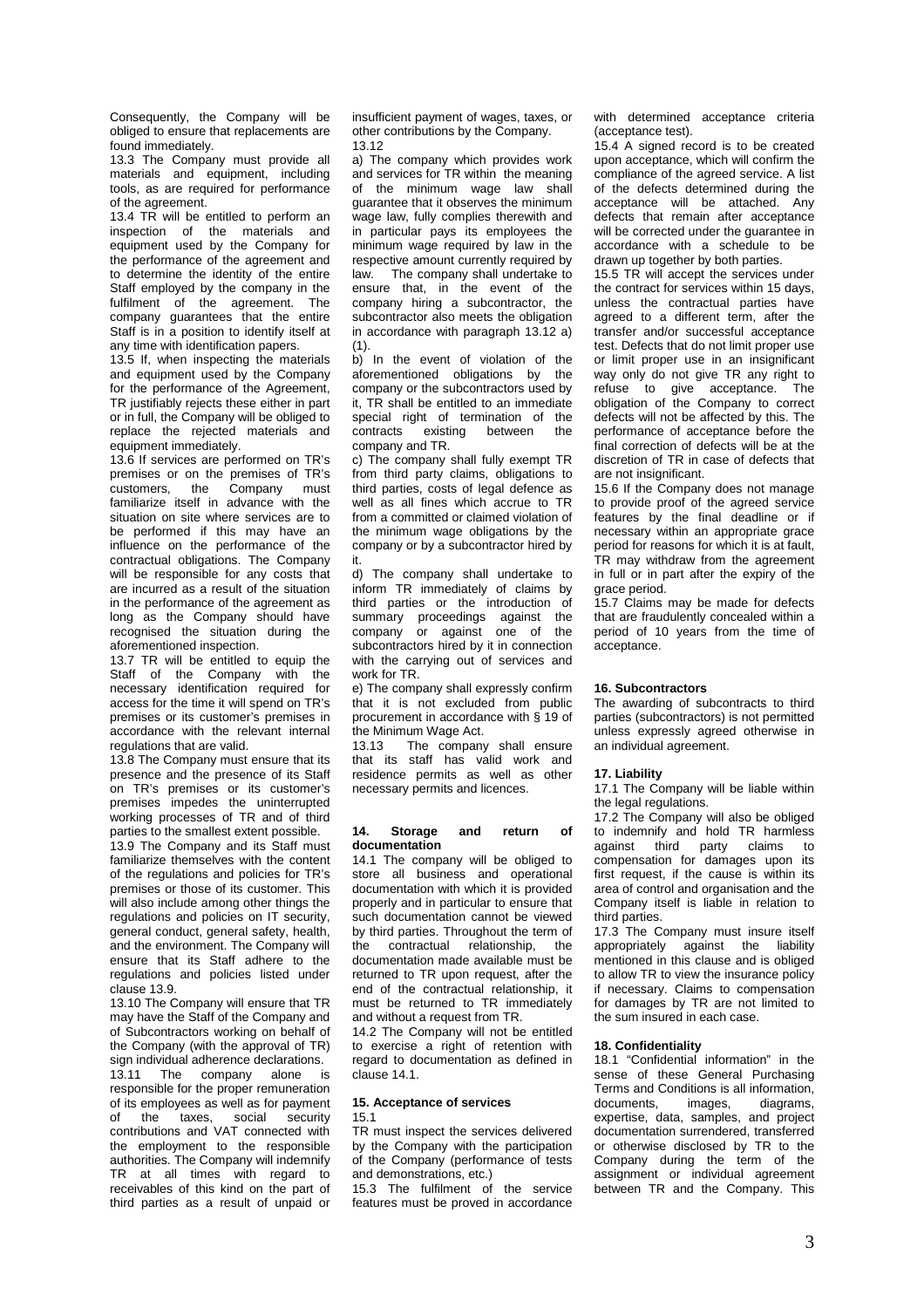also includes copies of this information in paper and electronic form.

18.2 All confidential information that is transmitted or otherwise made available in accordance with this Agreement by TR to the Company:

a) May only be used by the Company for the fulfilment of its contractual obligations to TR, unless there is an expressly deviating written agreement with TR in existence,

b) May not be duplicated, distributed, published or passed on in any other way by the Company,

c) Must be treated in a confidential manner by the Company, in the same way that the Company also treats its own confidential information, in any case at least not less carefully than in<br>accordance with the objectively accordance with the necessary level of care.

18.3 The Company will only make the information disclosed to it by TR accessible to the employees who require it for the performance of services as part of the agreed performance of services for TR. The Company will ensure that these employees enter into an agreement to maintain confidentiality to the same extent as that determined in this confidentiality agreement.

18.4 The obligation listed in clause 18.2 will not apply to any confidential information if the Company is able to prove that:

a) The information was already generally known at the time of publication or became known to the general public without any breach of this agreement, or

b) The Company received the information from a third party, who was entitled to pass on the information to the Company, or

c) the information was already in the possession of the Company before it was transmitted by TR, or

d) The Company developed the information independently irrespective of transmission from TR.

18.5 Confidential information remains the property of TR.

18.6 The Company hereby agrees that it will, at any time upon request by TR, however, at the latest and without a separate request from TR after the end of the assignment or individual agreement immediately (i) return all confidential information, including all copies of this to TR or at TR's request (ii) destroy the confidential information, including all copies of it, and confirm this destruction to TR in writing.

18.7 This confidentiality obligation will enter into force after the commissioning of the Company by TR or upon conclusion of an individual agreement between TR and the Company.

18.8 The Company will keep strictly secret the confidential information from the time when the agreement ends for a period of 5 years from the ending of the Agreement, will not make the confidential information available to any third party and not exploit the confidential information itself.

18.9 This agreement will not result in any express or implied assignment or granting of authorisations or rights to patents, registered designs, design patents, draft applications, copyrights, templates or trademarks or their utilisation by TR to the company 18.10

(1) The company will be obliged to pay a contractual penalty of EUR 50,000.00 for each case of breach of this confidentiality obligation.

(2) Each individual violation will be considered a separate breach. The defence of continuation of offence is excluded. In case of ongoing breaches, each week that is begun will be considered an individual breach.

(3) The right to make a claim for further compensation for damages is reserved. The contractual penalty, however, will be offset against any claims for compensation for damages.

## **19. Data protection**

The Company must adhere to the data protection regulations valid at the time of delivery, irrespective of the area that the delivery is made from and to.

# **20. Right to termination**

20.1 Both contractual parties will have the right to terminate the contractual relationship without notice on important grounds.

20.2 TR may terminate the agreement without notice if the Company becomes insolvent, insolvency proceedings are initiated against it, or if corresponding procedural applications were rejected because of a lack of volume to cover the costs.

20.3 Termination must take place in writing in order to be effective.

#### **21. Export control**

The Company guarantees that the services comply with all applicable export control laws and regulations of the United States of America, the United Nations, and the European Union.

# **22. Environment**

22.1 The Company must meet in full the environmental regulations in accordance with German and European law, including, but not limited to EU Directive 2002/95/EC "Restriction of the Use of Certain Hazardous Substances in Electrical and Electronic Equipment<br>("RoHS Directive") and the Directive") Elektrogesetz (German Electrical and Electronic Equipment Act).

22.2 The Company will fully support TR in the environmental management inspections that it performs on a regular basis or in other environmental purchasing standards of which it will be periodically informed by TR. In particular, the Company will provide TR with certain environmentally relevant information on the products purchased from it upon request on a quarterly basis required by TR as part of ISO certifications.

22.3 The Company will send information relating to packaging data. disposal of old equipment and RoHS will be sent to TR in a timely manner in accordance with the legal stipulations.

22.4 The Company guarantees that all goods that it delivers meet the requirements of the RoHS Directive accordingly.

22.5 The company must compensate TR for all damages and expenses (including costs for legal proceedings) and for claims by third parties relating to a breach of the RoHS Directive or other applicable environmental regulations by the Company.

22.6 In case of environmental accidents<br>caused by the Company or caused by the Company or environmental pollution, the Company must inform TR of this and take most<br>appropriate measures for dealing with an accident of this kind or pollution of this kind, and will also do its best to prevent another similar accident or similar pollution.

### **23. Compliance**

23.1 TÜV Rheinland AG is a member of UN Global Compact and will adhere to the principles laid down in this. TR expects without limitations from the company that it will also comply with and adhere to these principles of the UN Global Compact (for further information, see

# www.unglobalcompact.org).

23.2 The Company states that it agrees with the adherence to and validity of the following basic principles listed in clauses 23.2 to 23.18 within its contractual relationship with TR. 23.3 The Company will adhere to all valid laws and regulations in Germany and if the services are not performed for TR in Germany the valid laws and regulations of the country in which the service recipient has its legal headquarters.

23.4 In doing so, the company will adhere to the highest known standards, including the applicable specifications for manufacture, pricing, sale, and distribution.

23.5 The Company guarantees that it will protect the basic rights of children. The Company guarantees that it will not exploit any child labour. All of the Company's employees must either have reached the minimum age in accordance with national law at the place of employment or a minimum age of 15\*; whichever is greater. Young employees of the company, who are not defined as children (<15 years of age) will be employed by the Company in accordance with the valid laws and guidelines for these persons. \*Cf. EU Council Directive 94/33/EC dated June 22, 1994, Section 1, Articles 1 & 23.6The Company guarantees that it will not exploit either forced labour or any other kind of involuntary labour. Employees of the company must in particular have the right to end the employment relationship with notice.